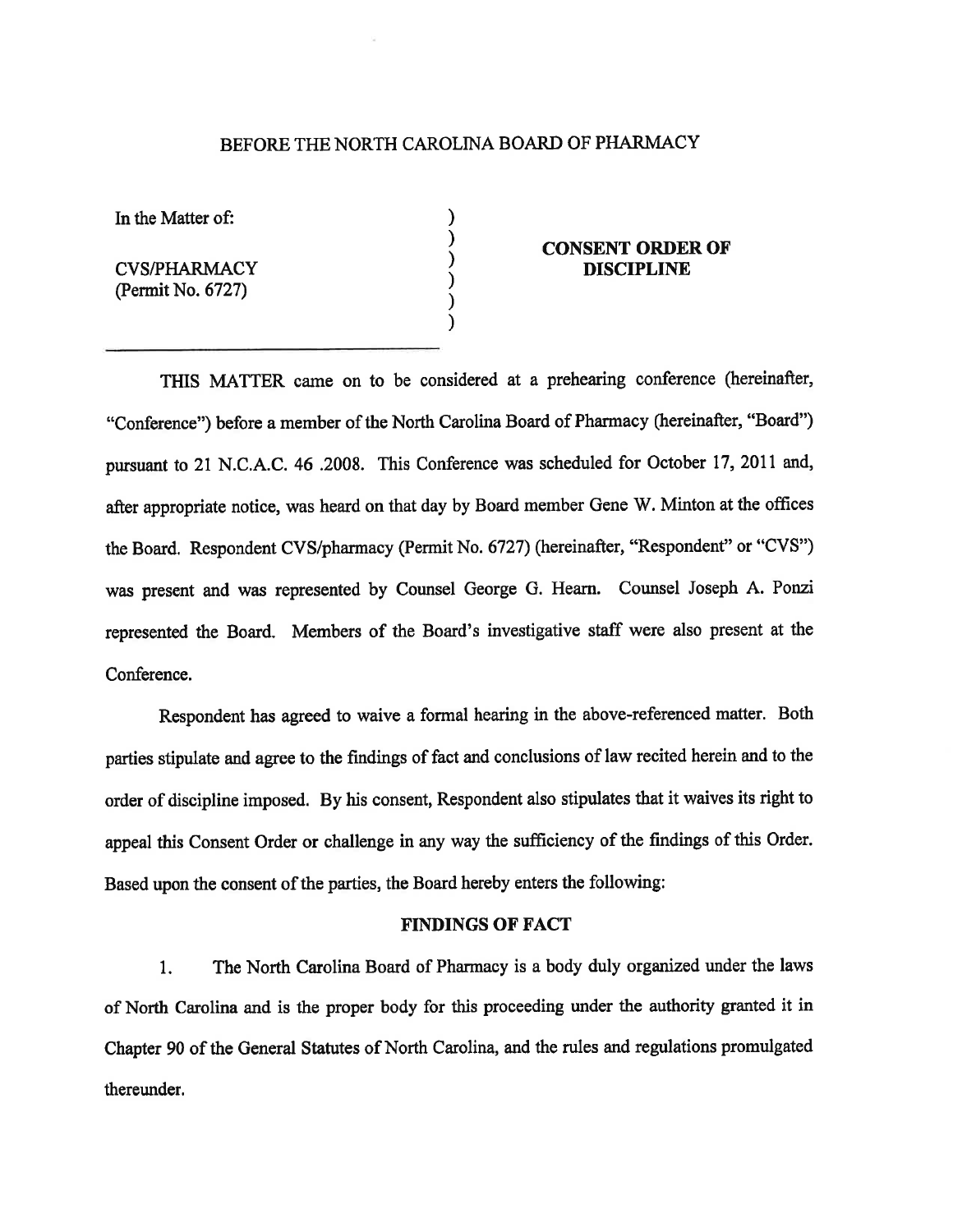2. Respondent is and was, at all relevant times referred to herein, the holder of Permit No. 6727 from the Board, and located 2501 West Roosevelt Boulevard, Monroe, North Carolina. Respondent is and was, at all relevant times referenced to herein, subject to the rules and regulations of the North Carolina Board of Pharmacy and the laws of the State of North Carolina.

3. Respondent's pharmacist-manager was at all relevant times referred to herein, J. Donald Helms (License No. 8104).

4. Respondent's district supervisor is, and was at all relevant times referred to herein, Sepideh Manafi (License No. 14666).

5. On October 22, 2009, during a routine visit to the store, Manafi notioed that <sup>a</sup> phannacist working at the store appeared, to be impaired. Manafi removed the pharmacist from duty and notified CVS Loss Prevention Manager B.K. Sanders. That same day, Sanders and Manafi interviewed the pharmacist, who admitted to diverting 526 tablets of Hydrocodone 5/500 mg and 30 tablets of Zolpidem for personal use.

6. The pharmacist adnitted to diverting medications from CVS beginning April 2009. An initial audit conducted by the Board's investigative staff (for the period  $5/01/07$ through 1/20/10) based on data provided by Respondent, showed that the medications diverted included more than 54,000 dosage units of Schedule II, Schedule III and Schedule IV controlled substances, specifically Oxycodone, Hydrocodone, Zolpidem, Alprazolam, and Phentennine in varying stengths. In preparation for the prehearing conference, Respondent conducted <sup>a</sup> separate audit reflecting additional data. The new audit showed that substantially fewer medications had been diverted. Although the two audits could not be totally reconciled at the

2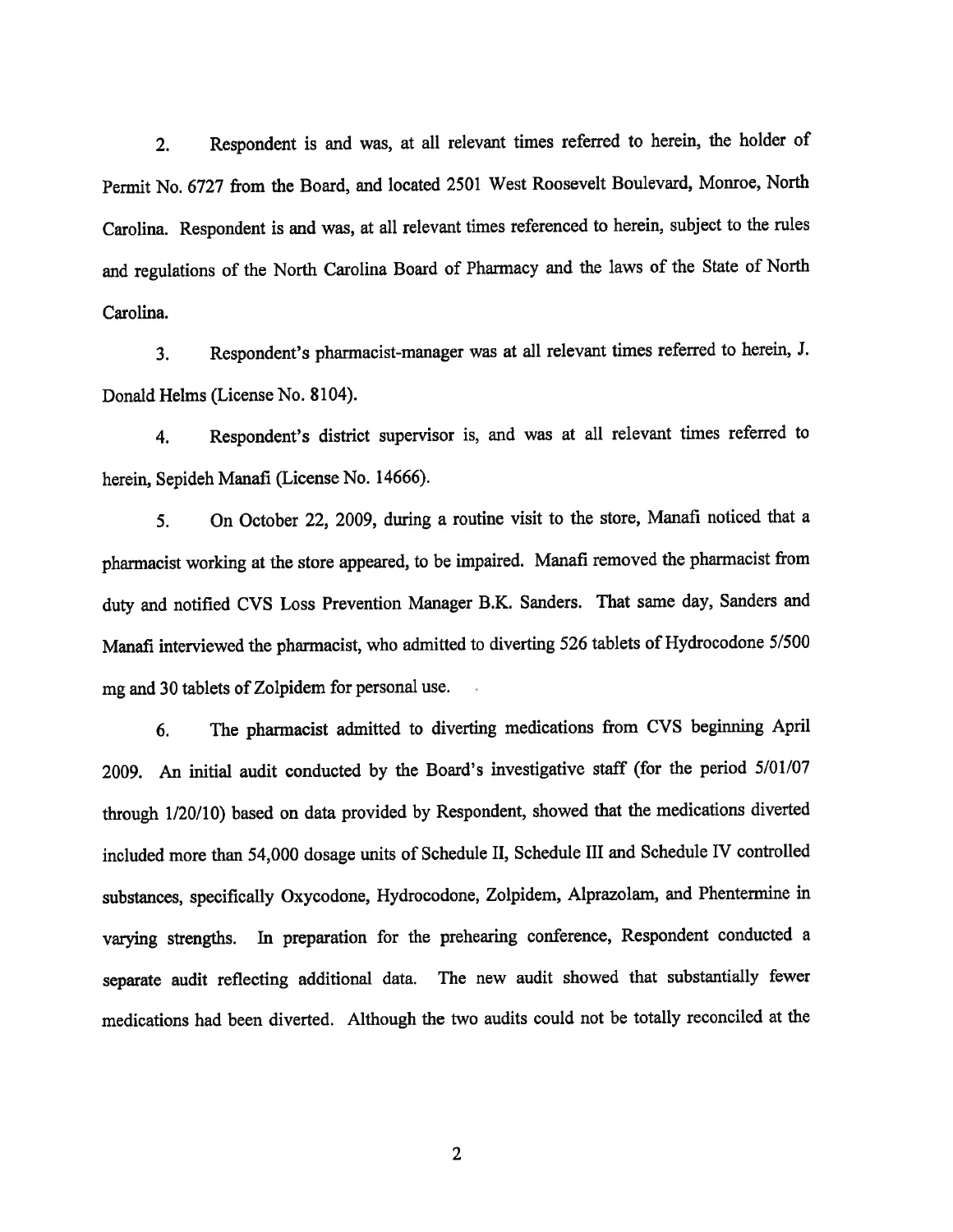prehearing conference, the Board's investigative staff did not discount the information in Respondent's audit.

7, As above, Respondent, Helms, and Manafi discovered by October 22,2009 that drugs had been diverted from the store. However, the diversion was not reported to the Board until Sanders informed the Board of the diversion on December 15, 2009.

8. On December 28, 2009, Respondent reported the diversion to the Drug Enforcement Administation via form DEA 106, a copy of which was concurrently sent to the Board. However, Respondent failed to file a Drug Disaster and Loss Report with the Board until January 25,2010.

g. Respondent continued to monitor the store for potential diversions, and in eæly April 2010 discovered a pharmacy technician diverting controlled substances. On April 16, 2010, Respondent and Sanders obtained an admission of the diversions from the technician, whose employment was then terminated. Respondent filed with the Board both a DEA 106 and a Drug Disaster and Loss Report on April 20, 2010, regarding the technician's diversions.

### **CONCLUSIONS OF LAW**

1. All parties are properly before the Board, and the Board has jurisdiction over Respondent and the subject matter of this proceeding.

2. Respondent's conduct, as set out in the findings of fact above, constitutes grounds for discipline pursuant to N.C. Gen. Stat. \$ 90-35.38 because Respondent's acts were in violation of N.C. Gen. Stat. \$\$ 90-S5.25(b), 90-85.38(b), 90-85.40(b) and (Ð, 90-106, 90-108, 106-122, 106-134 and 106-134.1; 21 N.C.A.C. 46 .1804(a), 46 .1805, 46 .2502(a), (d) and (e); and 21 U.S.C. §§ 331, 352, 353, 829 and 842.

3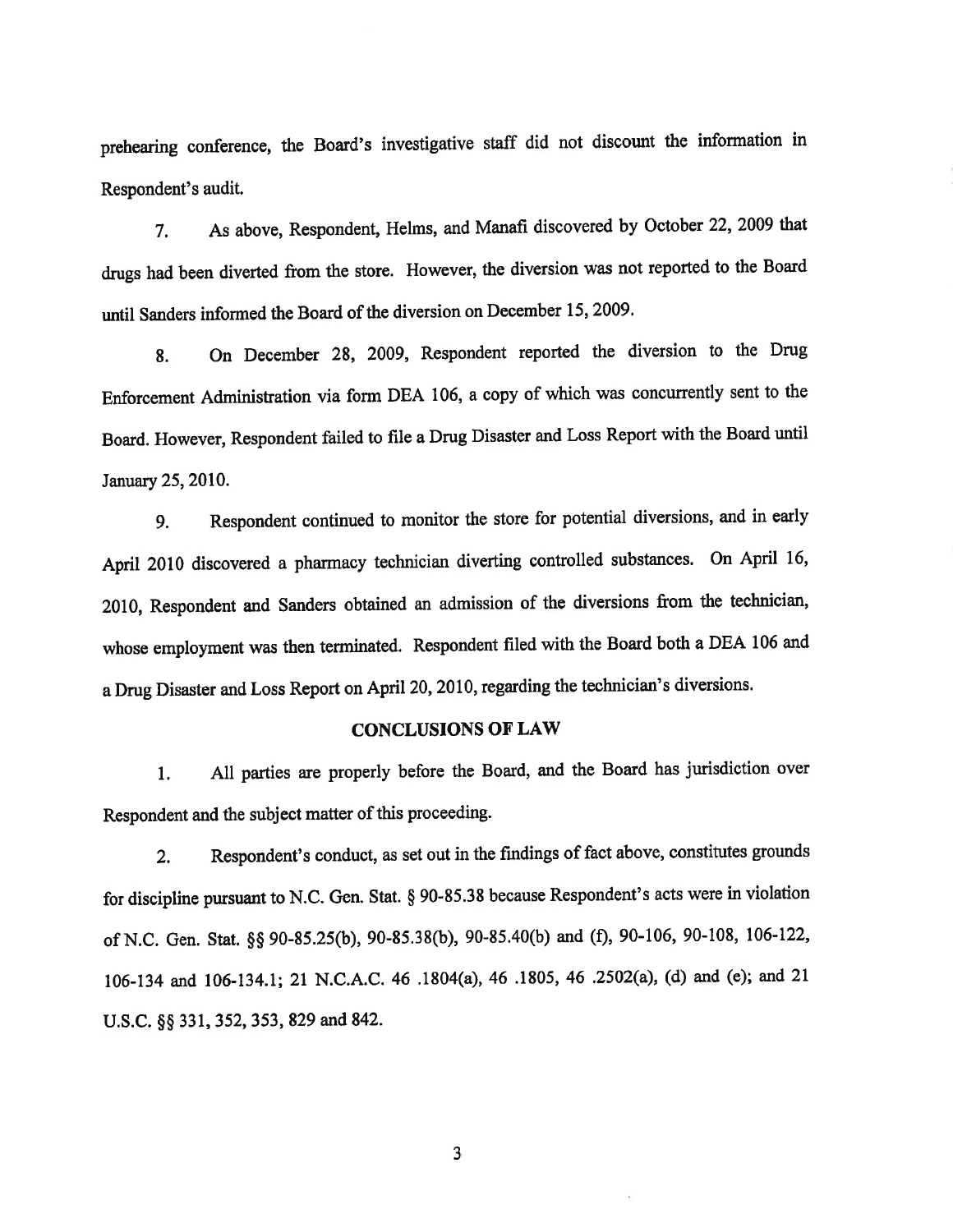Based upon the foregoing, and with the consent of the parties, IT IS THEREFORE ORDERED that the permit of Respondent CVS/pharmacy is hereby SUSPENDED for seven (7) days, which suspension shall be stayed for two years from the date that this Consent Order is accepted by the Board, upon the following conditions:

l. Respondent shall violate no laws goveming the practice of pharmacy;

2. Respondent shall violate no rules and regulations of the Board; and

If Respondent fails to comply with any terms or conditions of this Order, Respondent may be subject to additional disciplinary action by the Board.

This the  $\frac{|\mathcal{V}|^4}{2}$  day of January, 2012.

### NORTH CAROLINA BOARD OF PHARMACY

 $\sqrt{M}$ By: Jay W. Campbell, IV

**Executive Director**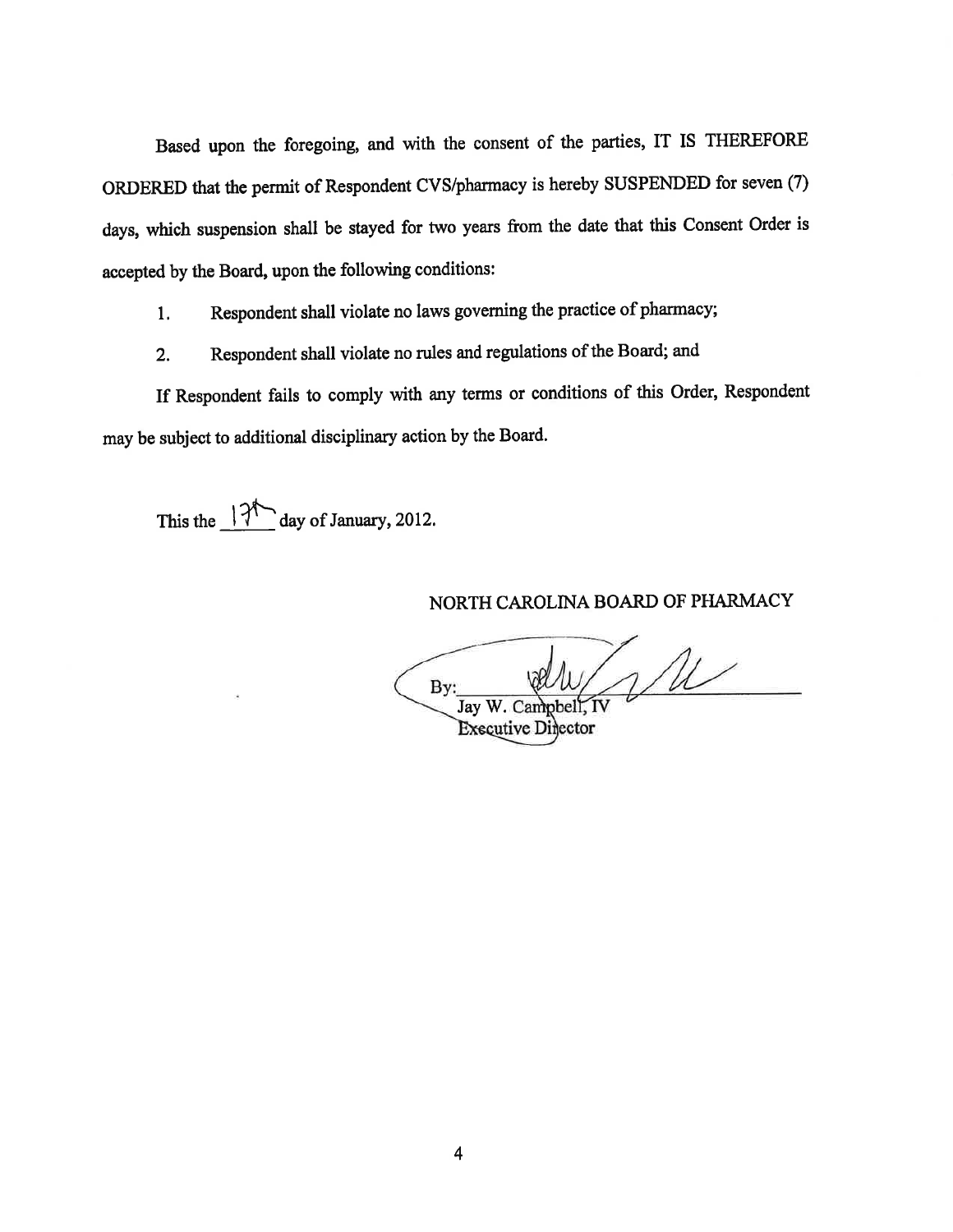CVS/pharmacy has full knowledge that it has the right to a formal hearing, at which it would have the right to be represented at its expense by coursel, in this matter. The undersigned freely, knowingly and voluntarily waives such right by entering into this Final Consent Order. The undersigned understands and agrees that by entering into this Final Consent Order, it certifies that it has read the foregoing Final Consent Order and that it voluntarily consents to the terms and conditions set forth therein and relinquishes any right to judicial review of Board actions which may be taken concerning this matter. The undersigned further understands that should it violate the terms and conditions of this Final Consent Order, the Board may take additional disciplinary action. The undersigned understands and agrees that this Final Consent Order will not become effective unless and until approved by the Board. The undersigned understands that it has the right to have counsel of its choice review and advise it with respect to its rights and this Final Consent Order, and represents that it enters this Final Consent Order after consultation with its counsel or after knowingly and voluntarily choosing not to consult with counsel.

The undersigned certifies that its agent executing this Final Consent Order is duly authorized to accept the Final Consent Order on behalf of CVS/pharmacy, and to bind the permit holder.

#### ACCEPTED AND CONSENTED TO BY:

CVS/pharmacy (Permit No. 6727)

 $1|21|2012$ Date By: Richard B. Mazzoni

Title: Divector, Requlatory Compliance

STATE OF  $N_{\text{EW}}$   $\eta_{\text{EW}}$ 

 $\mathcal{L}_{\text{A}}$ 

I, the undersigned Notary Public of the County and State aforesaid, do hereby certiff that personally appeared before me this day, and each acknowledged the due execution of the foregoing document: MARCEL LEVENDRE

Date:  $1 - 27 - 2012$  , March LE.

**OFFICIAL SEAL Marcel Legendre** NOTARY PUBLIC<br>STATE OF NFW MEXICO My Commession Express 07-15-2015

My commission expires:  $O\sqrt{7}$  -  $15 - 2015$ 

Notary Public V